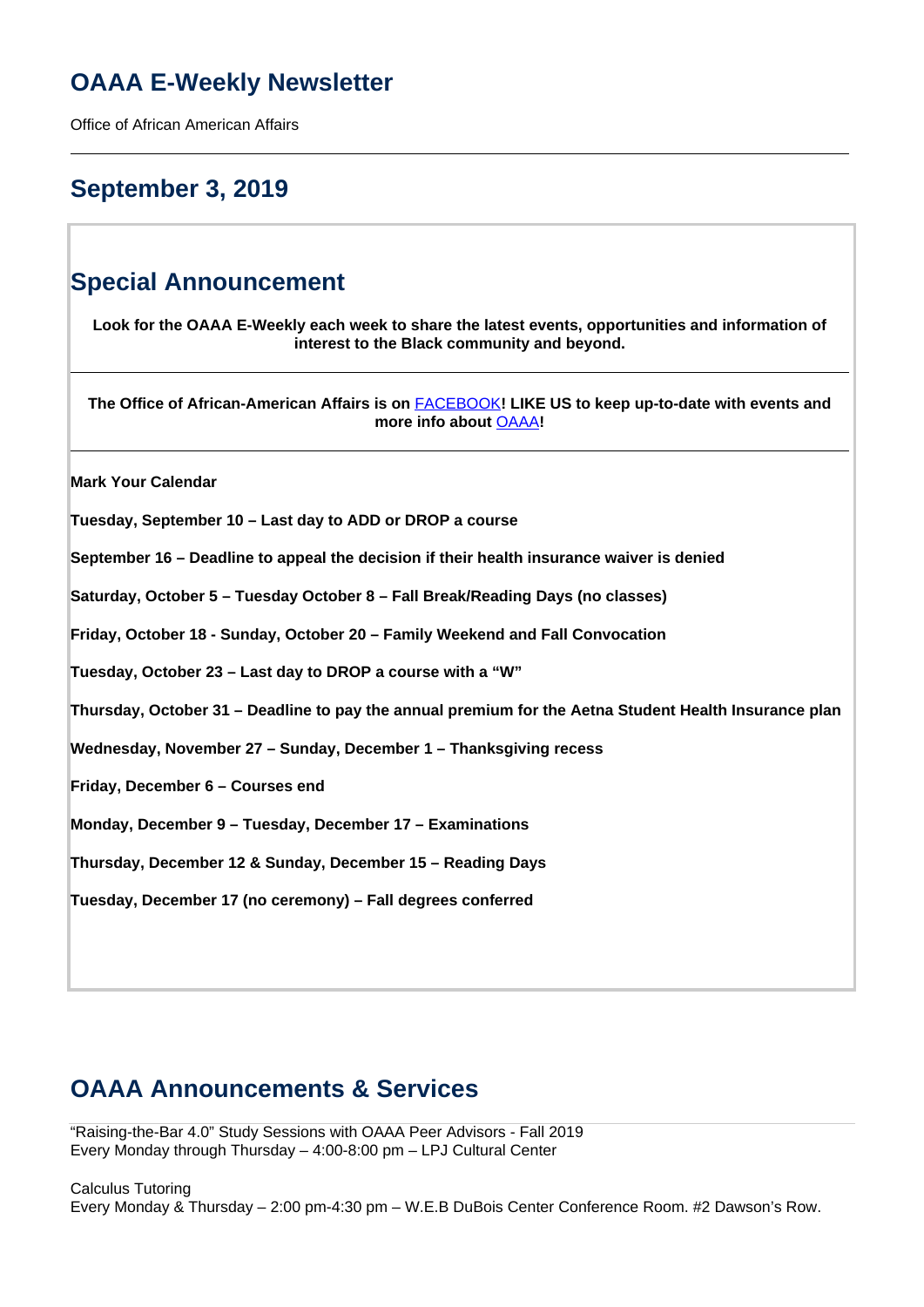Black Fridays Every Friday – 1:30 pm - LPJ Black Cultural Center #3 Dawson's Row Come & join us for food & fellowship!

Black College Women (BCW) Book Club Meetings Every Second & Fourth Sunday - 6:30 pm – New Cabell Hall - Room 415

Black President's Council (BPC) Meetings Every Second & Fourth Monday - 6:30 pm – Newcomb Hall Board Rm 376

Black College Women (BCW) - In the Company of my Sister Every Wednesday - 12:00 pm - W.E.B Dubois Conference Room #2 Dawson's Row Contact: Dean Mason (mgm7g@virginia.edu) for more Information.

Black Male Initiative (BMI) Meetings Every Monday, 12:00 noon – 1:30 pm – W.E.B. Dubois Conference Room #2 Dawson's Row Contact: Dean Mason for more information.

#### **Quote of the Week**

**"I am not interested in picking up crumbs of compassion thrown from the table of someone who considers himself my master. I want the full menu of rights." - Desmond Tutu**

#### **Student Spotlight**



Nmadinobi Okafor is a third-year student from Hampton, VA who was born in Lagos, Nigeria. She is majoring in Cognitive Science, with a concentration in Linguistics, on the pre-medical track. At UVA, she co-chairs the Orientation and Bonding Initiatives in the Office of African-American Affairs Peer-Advisor Program. A few of Nmadinobi's activites on Grounds include serving on the Third Year Council Diversity and Inclusion Committee, events coordinator for the Organization of African Students CIO, the creative director for Africa Day spring fashion show, and a Cavalier Connect student fundraiser.

A special thanks to Nmadinobi and all OAAA Peer Advisors for working to make our 2019 Summer Orientation Programs, Family Fun Night, and Annual Welcoming Reception a success!

You can nominate someone (not yourself) to be in the Spotlight. Send your nominations to Dean Patrice Grimes (parimes@virginia.edu) every Thursday by 12 noon.

#### **Quote's Corner**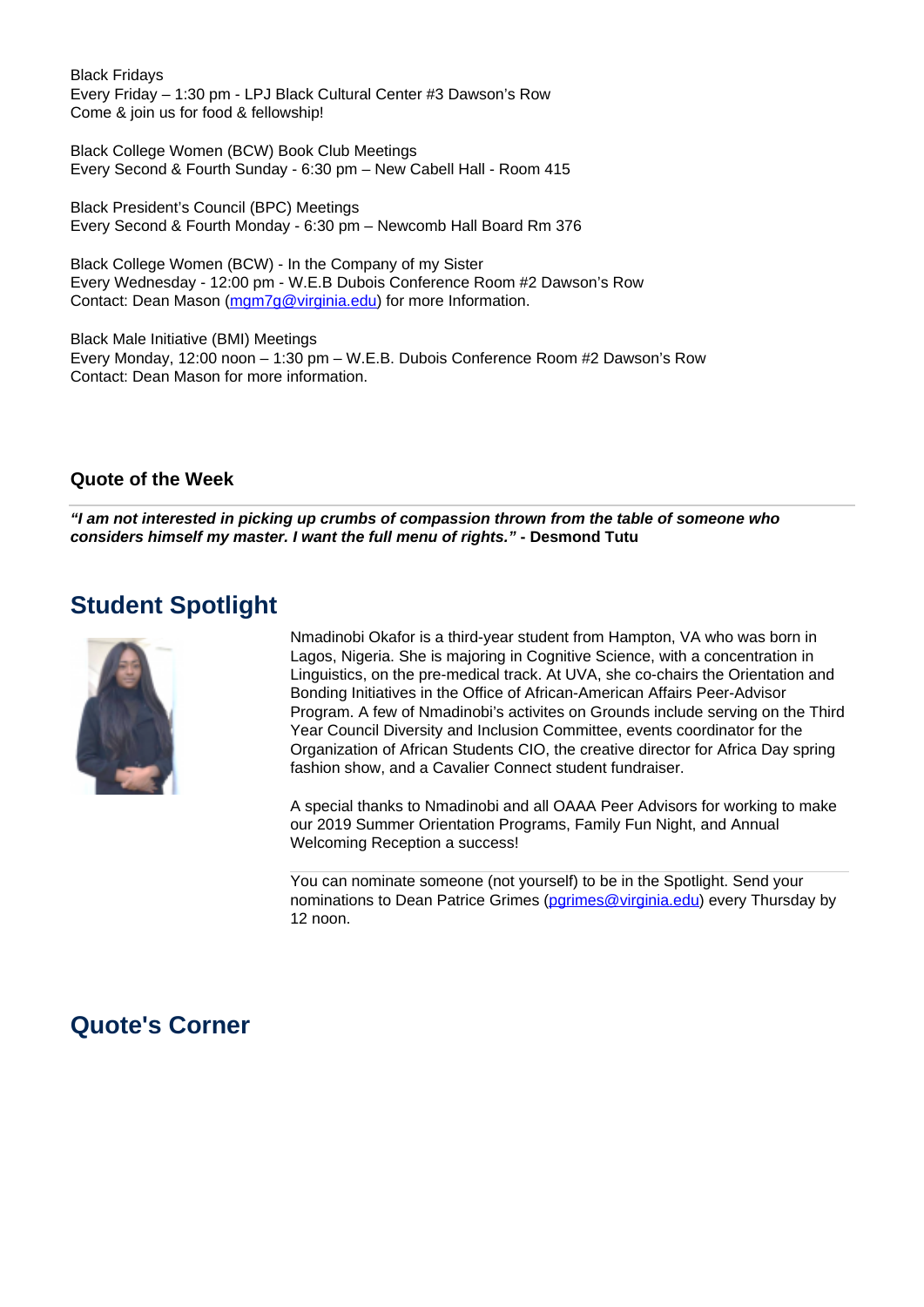

Bishop Desmond Tutu, a South African Anglican cleric, theologian, and human rights activist, was born in October 7, 1931 in Klerksdorp, Transvaal. He was educated in Johannesburg and graduated from the University of South Africa. After three years as a high school teacher, he studied theology and became a priest. Eventually, he received a Master of Theology degree in England, then returned to South Africa and became the first black General Secretary of the South African Council of Churches. Tutu believes in "a democratic and just society without racial divisions." In 1984, Tutu received the Nobel Peace Prize for his work to transform South Africa's anti-apartheid movement into an international force worldwide.Tutu was appointed the Bishop of Johannesburg in 1985. A year later, he became the first black person to hold the highest position in the South African Anglican Church, when he was chosen as the Archbishop of Cape Town. When South African legal apartheid ended in 1993 and South Africans elected Nelson Mandela as their first black president, Tutu had the honor to introduce Mandela to the nation. President Mandela also appointed Tutu to head the Truth and Reconciliation Commission, to investigate and report the atrocities committed by both sides in the struggle over apartheid. At age 87, he continues to engage in commentary on international and human rights issues.

# **Upcoming Events**

Upcoming Events at UVA (All events are free and open to the public unless otherwise noted.)

Meet the OAAA Deans and Staff

Tuesday, September 3 – 12:00 pm & Monday, September 9 - 12:30 - OAAA Main Conference Room -- #4 Dawson's Row

Come to an informal open house at OAAA to meet the deans, staff, and find out what services are available this year. Lunch provided!

Raising-the-Bar: Fall Kickoff – 3-Night Series

Monday, September 2, Tuesday, September 3 & Wednesday, September 4 - 7:00 pm-8:00 pm – Newcomb Hall – Commonwealth Room

Join Dean Grimes and the Peer Advisors for 3 different sessions:

- It's About Time (Management) Ice Cream Social!
- It's About Your (Academic) Resources + Career Center goodies
- It's About Your Success: Transition Tips from a UVa Alum

Monday night drawing for SWAG (stuff we all get) – other goodies! RTB: It's not just for first-years anymore!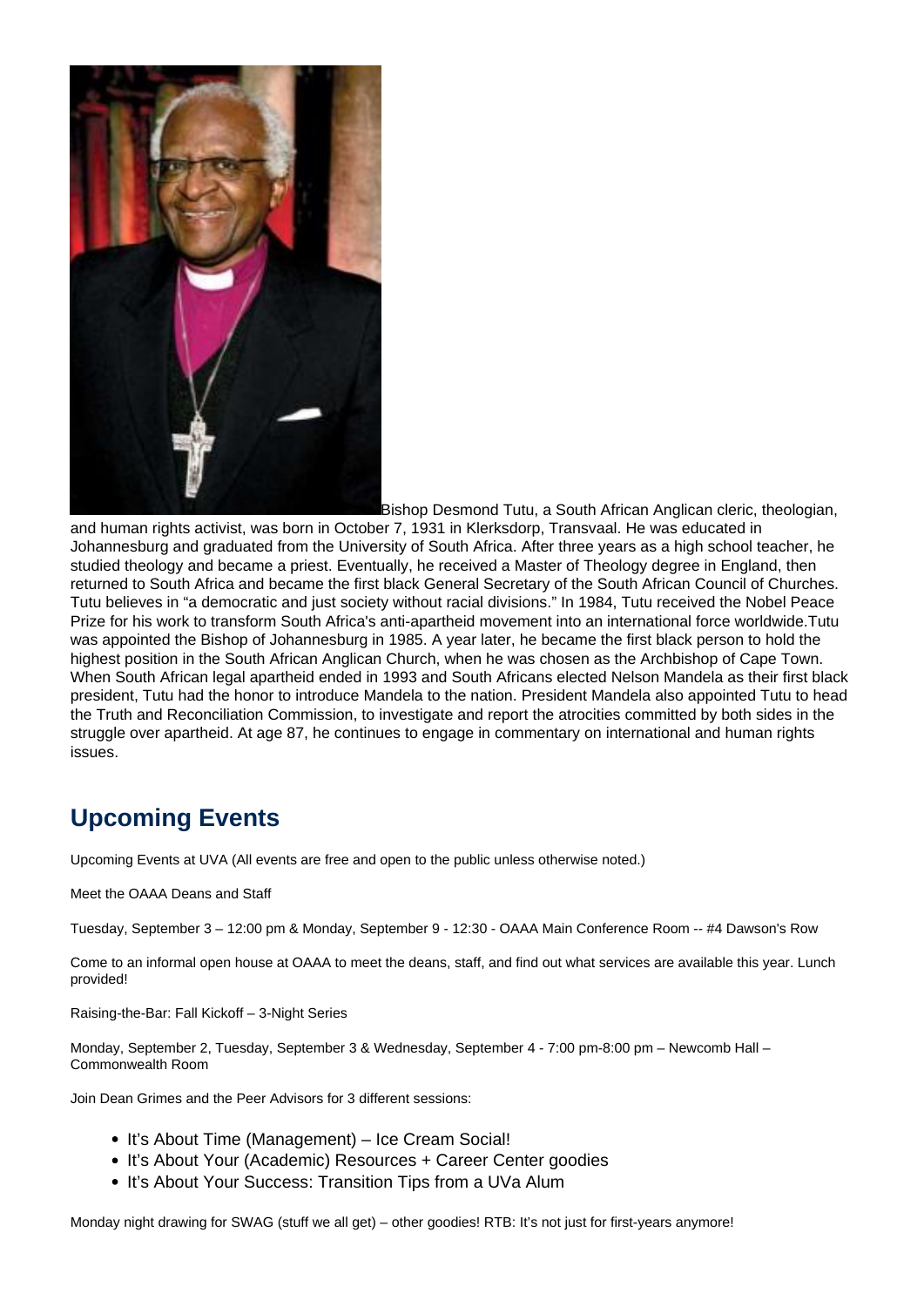\*Fulbright Writers Workshop: Personal Statement & Statement of Grant Purpose

Monday, September 2 – 3:00 pm\* – Rotunda Multipurpose Room (121)

This workshop is for applicants who have drafts of their Personal Statement for the Fulbright US Student Award and would like to engage in a peer-review process. Participants must bring two printed copies of their most recent Personal Statement drafts and a writing utensil. There will be a similar workshop for the Statement of Grant Purpose immediately following at 4:00 pm. Participants must bring two printed copies of their most recent Grant Proposal drafts and a writing utensil. RSVP for one or both by noon on September 2, \*Make sure to note the unique times and places for those events.

Study Abroad Study Abroad Fair

Wednesday, September 4 - 11:00 am-3:00 pm - Newcomb Ballroom and Main Lounge

Learn about the many study abroad opportunities available to UVA students. Meet UVA program faculty directors, representatives from approved outside programs and students who have had study abroad experiences. Be a part of the Tradition!

OAAA/GradSTAR Lunch Series: Tuesdays @ DuBois

Every Second & Fourth Tuesday (Starting Sept 10) – 12:30-2:00 pm - W.E.B. DuBois Conference

Rm #2 Dawson's Row

Join Dean Patrice Grimes for lunch and conversation. Space is limited. Make sure to RSVP to reserve your spot: https://doodle.com/poll/7a6ew5e4wftk4tic

Fellowships Series: Introductory Workshop

Monday, September 16 - 4:00 pm-5:00 pm – Rotunda Multipurpose Room (121)

Don't know what fellowships are? Wondering what the point of pursuing any of them might be? Unsure of how you could be competitive? Come enjoy a chance to envision yourself as an applicant for these incredible opportunities. This workshop is most appropriate for first and second years or older students who have yet to be exposed to the Office of Citizen Scholar Development.

Fellowships Series: Truman Scholarship Information Session

Monday, September 23 - 4:00 pm-5:00 pm – Rotunda Multipurpose Room (121)

Are you a dynamic leader? An activist dedicated to positive change? Committed to public service? If you answered 'yes' to any of those questions, you should consider the Truman Scholarship, which provides \$30,000 toward graduate school and access to a network of incredible leaders. Come even if you aren't sure about the graduate school part. Apply as a third year.

Fellowships Series: Goldwater Scholarship Information Session

Monday, September 30 - 4:00 pm-5:00 pm – Rotunda Multipurpose Room (121)

Do you love research? Are you considering pursuing research science, mathematics, or engineering as a career? Are you simply a STEM student and want to at least explore an exciting opportunity? Come learn about the award and the process for nomination by the University of Virginia. Apply as a second or third year – so first years should definitely come!

#### UVa Upward Bound Volunteer Tutors

Are you eager for an opportunity to invest in the academic success of talented, local high school scholars? Upward Bound is a federally funded college preparatory program that provides academic support to high school students from Charlottesville and several neighboring county school systems. Any questions? Contact Davonda Smith, Education and Outreach Coordinator (davonda.smith@virginia.edu, 434.982.4553).

In the Community

Charlottesville – Albemarle NAACP Monthly Membership Meeting

Second Monday of each month - 7:00 pm - Jefferson School City Center, 233 4th Street NW, Charlottesville, VA 22901

Meet in the Mary Williams Center on the first floor adjacent to the Vinegar Hill Café. Free parking is available on site.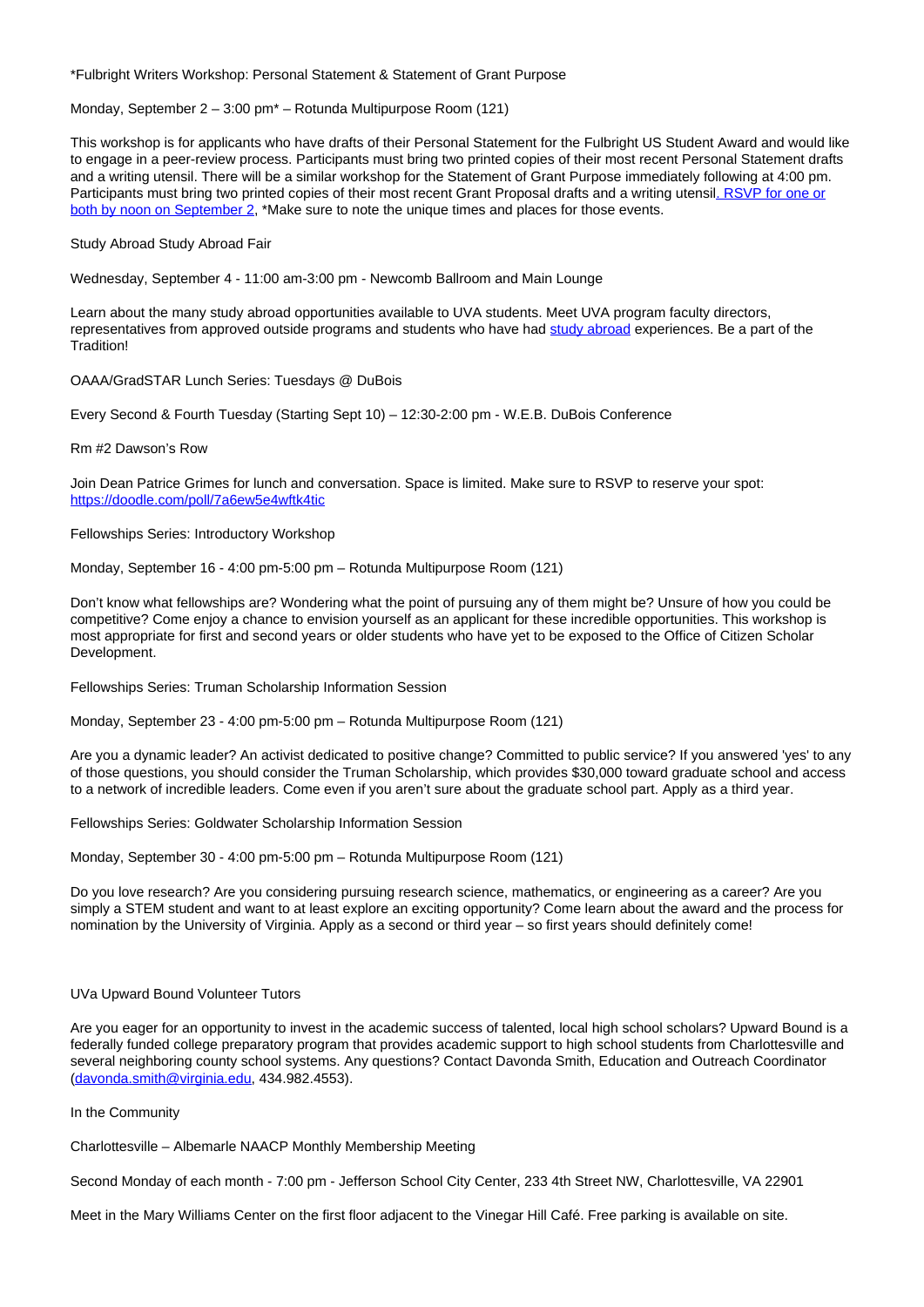2019 Charlottesville Chamber of Commerce Minority Business Luncheon

Tuesday, September 17 - 11:30 am - 1:30 pm - Jefferson School African American Heritage Center, 2nd floor 233 4th Street NW, Charlottesville, VA

The Chamber Business Diversity Council will host the 2019 CBDC Minority Business Luncheon as one of six events for the first City of Charlottesville Minority Business Week! The event will include a dynamic speaker, Mr. Thomas Penny, President, Donohoe Hospitality Services, networking and a delicious lunch catered by Pearl Island Catering. The 2019 CBDC John F. Bell Vanguard Award recipient will be presented.

NAACP Annual Freedom Fund Banquet

Friday, September 27 - 7:00 pm-10:30 pm - Charlottesville Doubletree Hotel, 990 Hilton Heights Road, 22901

The evening will begin at 5:45 p.m. with a silent auction and cash bar in the lobby of the hotel. The program starts at 7:00 pm; dinner is served at 7:30 pm. The featured speaker is Dr. Marcus L. Martin, Professor Emeritus, Emergency Medicine, Vice President and Chief Officer for Diversity and Equity for the University of Virginia. For more information.

### **Opportunites with Deadlines**

Fulbright US Student Award

Internal Application Deadline: Friday, September 6 at 12:00 NOON

There is a regular **Fellowships Series** to support students. Undergraduates, graduate students, and alumni of the University of Virginia, email Lisa M. Grimes ( $\text{Im}q4a@virginia.edu$ ) for information and instructions.

Madison House Registration Now Open

Application Deadline: Tuesday, September 10

There are over 20 different volunteer programs to choose from! Visit the Madison House website to sign up. Our staff and student leaders would be excited to discuss with you the various opportunities that Madison House offers or answer any questions. Connect at 434.977.7051, email or stop by Monday through Friday 9:00 am-5:00 pm. Location: 170 Rugby Road in between Beta Bridge and Mad Bowl.

Go Global on Grounds with VISAS!

Deadline for Returning Volunteers: Wednesday, September 4 at 11:59 pm

Deadline for English Learners to Enroll: Friday, September 7 at 11:59 pm

Deadline for New Volunteers: Tuesday, September 10 at 11:59 pm

Volunteers with International Students, Scholars, and Staff (VISAS) is an organization that provides programming to English language learners at the University of Virginia and its extended community. Our services are free of charge and available to international students (undergraduate, graduate, exchange, etc.), researchers, faculty, family members of students and faculty, and University staff. We are seeking both English language learners who would like to enroll in our programs, as well as UVA students/staff/administrators with native-level proficiency in English who can serve as volunteers in our various programs. If you are an English language learner, you can enroll in our programs using THIS LINK. If you are a UVa student with nativelevel English proficiency who would like to volunteer, you can access our application HERE. If you are a Returning volunteer with VISAS, please apply **HERE:** Check out our website at for more information!

Donald Payne International Development Fellowship

Application Deadline: Friday, November 1, 2019

The Payne Fellowship is a U.S. Agency for International Development (USAID) Program, administered by Howard University, which seeks to attract and prepare outstanding individuals for careers as USAID Foreign Service Officers. Candidates can be graduating seniors or college graduates with strong academic records and a desire to promote positive change in the world. The Payne program encourages the application of members of historically underrepresented groups in the Foreign Service and those with financial need. Selected fellows will receive support for graduate school and gain employment with